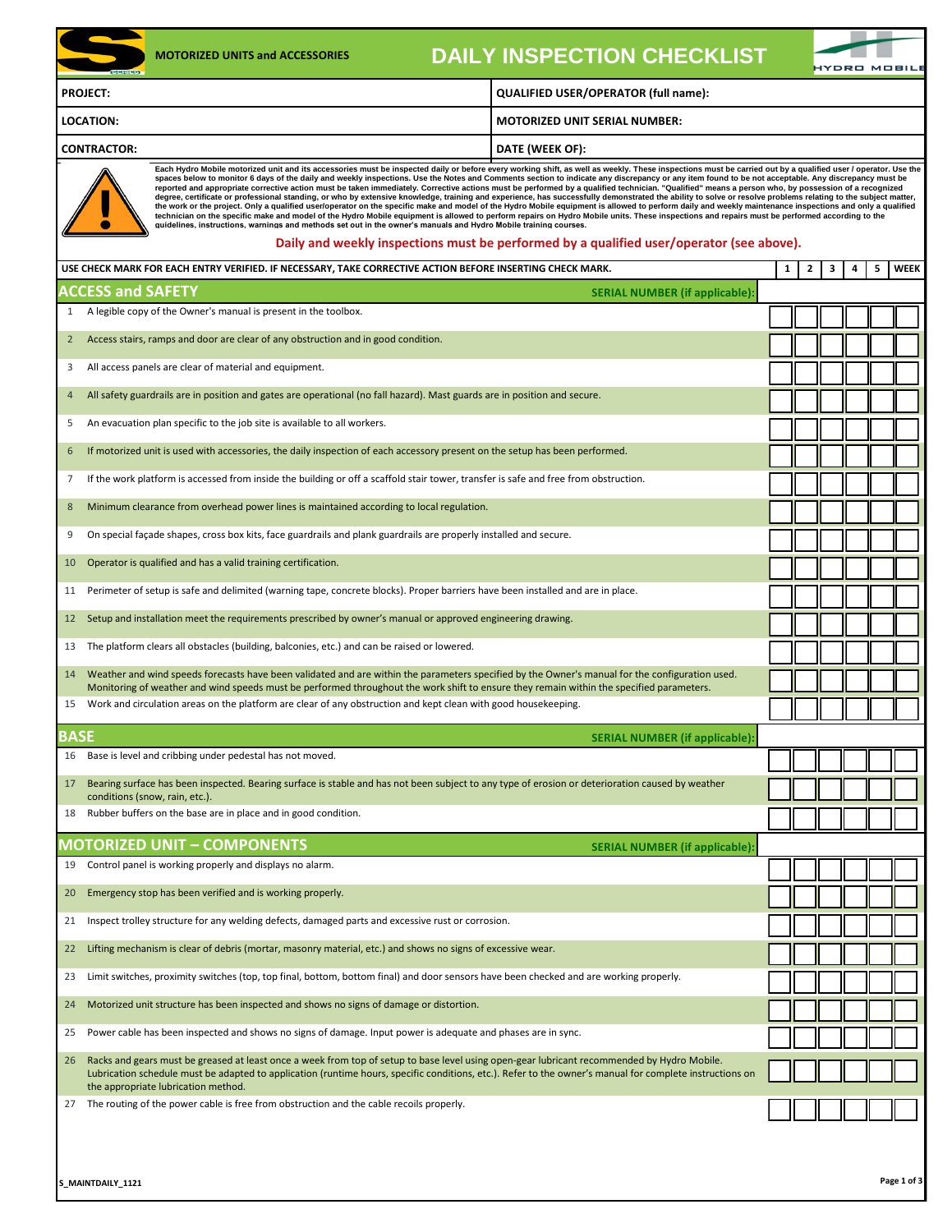|  | <b>DAILY INSPECTION CHECKLIST</b> |  |
|--|-----------------------------------|--|
|  |                                   |  |
|  |                                   |  |

|    | <b>SERIES</b>      | <b>MOTORIZED UNITS and ACCESSORIES</b>                                                                                                                                                                                                                    | <b>DAILY INSPECTION CHECKLIST</b>    |                                       |   |   | YDRO MOBILE |   |   |             |
|----|--------------------|-----------------------------------------------------------------------------------------------------------------------------------------------------------------------------------------------------------------------------------------------------------|--------------------------------------|---------------------------------------|---|---|-------------|---|---|-------------|
|    | <b>PROJECT:</b>    |                                                                                                                                                                                                                                                           | QUALIFIED USER/OPERATOR (full name): |                                       |   |   |             |   |   |             |
|    | <b>LOCATION:</b>   |                                                                                                                                                                                                                                                           | <b>MOTORIZED UNIT SERIAL NUMBER:</b> |                                       |   |   |             |   |   |             |
|    | <b>CONTRACTOR:</b> |                                                                                                                                                                                                                                                           | DATE (WEEK OF):                      |                                       |   |   |             |   |   |             |
|    |                    | USE CHECK MARK FOR EACH ENTRY VERIFIED. IF NECESSARY, TAKE CORRECTIVE ACTION BEFORE INSERTING CHECK MARK.                                                                                                                                                 |                                      |                                       | 1 | 2 | з           | 4 | 5 | <b>WEEK</b> |
|    |                    | <b>MOTORIZED UNIT - SAFETY DEVICES</b>                                                                                                                                                                                                                    |                                      | <b>SERIAL NUMBER (if applicable):</b> |   |   |             |   |   |             |
|    | inspection tag.    | 28 A fire extinguisher is present and readily available. The fire extinguisher is appropriate for the application, in good condition, fully charged and with a valid                                                                                      |                                      |                                       |   |   |             |   |   |             |
| 29 |                    | With the setup at 10' (3 m) above the bearing surface and without any loads on the platform, testing of the emergency descent system has been performed<br>(on installation and subsequently once a week) to make sure it is operating normally. (WEEKLY) |                                      |                                       |   |   |             |   |   |             |
|    |                    | <b>MASTS and MAST TIES</b>                                                                                                                                                                                                                                |                                      | <b>SERIAL NUMBER (if applicable):</b> |   |   |             |   |   |             |
| 30 |                    | Mast bolts are tightened with the proper torque (150 lb-ft or 203 N-m). (WEEKLY)                                                                                                                                                                          |                                      |                                       |   |   |             |   |   |             |
| 31 |                    | Mast heads (2x) are installed on top of last mast section or top mast section is installed backwards.                                                                                                                                                     |                                      |                                       |   |   |             |   |   |             |
| 32 |                    | Mast is plumb (both front and side axis).                                                                                                                                                                                                                 |                                      |                                       |   |   |             |   |   |             |
| 33 |                    | Mast sections have been inspected and show no signs of damage or distortion.                                                                                                                                                                              |                                      |                                       |   |   |             |   |   |             |
| 34 |                    | Mast ties are in good condition, show no signs of distortion, are secure and show no signs of collision with planks or mast tie doors.                                                                                                                    |                                      |                                       |   |   |             |   |   |             |
| 35 |                    | Tie configuration is as per manufacturer's requirements and suitable for configuration and installation method used.                                                                                                                                      |                                      |                                       |   |   |             |   |   |             |
| 36 |                    | Visual inspection shows all mast bolt assemblies are in position and tightened properly.                                                                                                                                                                  |                                      |                                       |   |   |             |   |   |             |
|    |                    | <b>BRIDGES and PLANKING</b>                                                                                                                                                                                                                               |                                      | <b>SERIAL NUMBER (if applicable):</b> |   |   |             |   |   |             |
| 37 |                    | All required bridge connection hardware (bolts, nuts, pins, plates) is present and in good condition.                                                                                                                                                     |                                      |                                       |   |   |             |   |   |             |
| 38 |                    | Bridges have been inspected and their structure shows no signs of damage or distortion.                                                                                                                                                                   |                                      |                                       |   |   |             |   |   |             |
| 39 |                    | On a bearing bridge, feedback cables have been verified at both ends of the structure and stop operation if a ±5-degree slope is detected.                                                                                                                |                                      |                                       |   |   |             |   |   |             |
| 40 |                    | On a bearing bridge, the inclinometers have been verified and detect ±2-degree slopes at both ends of the structure.                                                                                                                                      |                                      |                                       |   |   |             |   |   |             |
| 41 | setup.             | Outrigger and planking arrangement meets the requirements and limitations outlined in the Owner's manual for the specific configuration used on the                                                                                                       |                                      |                                       |   |   |             |   |   |             |
| 42 |                    | Plank outriggers are clean and in good condition. Outrigger lock bolts are all tightened properly and plank stop pins are in place.                                                                                                                       |                                      |                                       |   |   |             |   |   |             |
| 43 |                    | Planks used for planking are scaffold graded (SPF), are clean, in good condition and are set properly. Planking clears all obstacles (building, balconies, etc.)<br>and is properly supported, overlapped and secured.                                    |                                      |                                       |   |   |             |   |   |             |
|    | .OADS              |                                                                                                                                                                                                                                                           |                                      | <b>SERIAL NUMBER (if applicable):</b> |   |   |             |   |   |             |
|    |                    | 44 If applicable, valid job-specific configuration details and capacity charts are displayed and legible.                                                                                                                                                 |                                      |                                       |   |   |             |   |   |             |
| 45 |                    | Load capacity charts are displayed and legible.                                                                                                                                                                                                           |                                      |                                       |   |   |             |   |   |             |
| 46 |                    | Loads on the platform do not exceed those prescribed by the capacity charts or by the job-specific authorized layout plan and are evenly distributed.                                                                                                     |                                      |                                       |   |   |             |   |   |             |
|    |                    |                                                                                                                                                                                                                                                           |                                      |                                       |   |   |             |   |   |             |
|    |                    |                                                                                                                                                                                                                                                           |                                      |                                       |   |   |             |   |   |             |
|    |                    |                                                                                                                                                                                                                                                           |                                      |                                       |   |   |             |   |   |             |
|    |                    |                                                                                                                                                                                                                                                           |                                      |                                       |   |   |             |   |   |             |
|    |                    |                                                                                                                                                                                                                                                           |                                      |                                       |   |   |             |   |   |             |
|    |                    |                                                                                                                                                                                                                                                           |                                      |                                       |   |   |             |   |   |             |
|    |                    |                                                                                                                                                                                                                                                           |                                      |                                       |   |   |             |   |   |             |
|    |                    |                                                                                                                                                                                                                                                           |                                      |                                       |   |   |             |   |   |             |
|    |                    |                                                                                                                                                                                                                                                           |                                      |                                       |   |   |             |   |   |             |
|    |                    |                                                                                                                                                                                                                                                           |                                      |                                       |   |   |             |   |   |             |

 $\overline{\phantom{0}}$